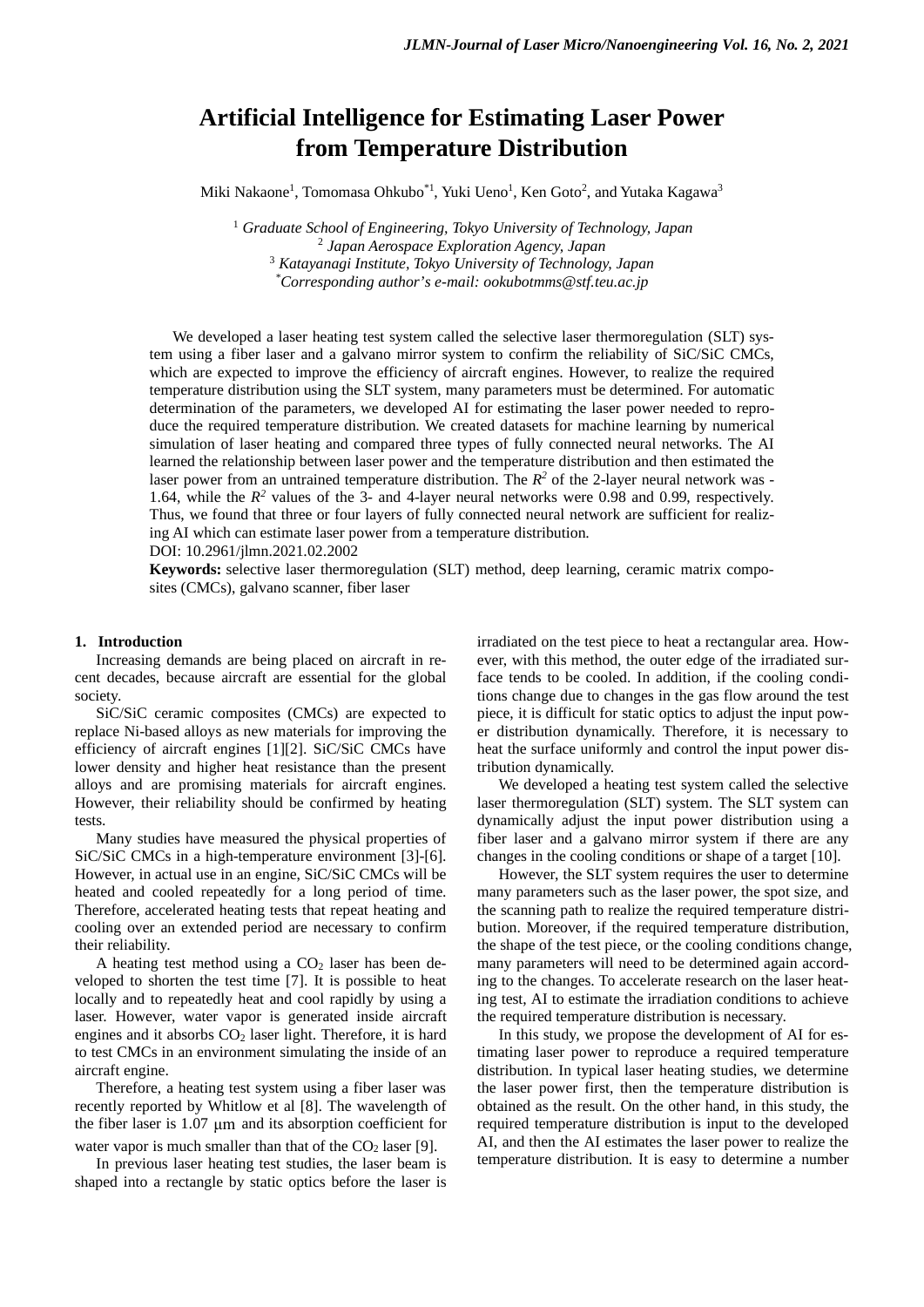of parameters with AI for several required temperature distributions and test piece shapes.

## **2. Research method**

Our research consisted of three steps. Firstly, we created an input dataset of temperature distributions by numerical simulation of laser heating. The input for the simulation was the irradiation conditions of the laser and the properties of the heating target. The output of the simulation was the temperature distribution. Secondly, the AI learned the relationship between the temperature distribution and the laser power. Finally, the laser power could be estimated by the AI even from an untrained temperature distribution.

# **2.1 Input datasets from numerical simulation**

We created datasets for learning and estimation by numerical simulation of laser heating. The governing equations shown in equation (1) were calculated using the finite difference method in two dimensions, considering the laser input power, thermal conduction of the target material, and thermal loss to the air due to heat transfer and radiation.

$$
\rho V C \frac{\partial T}{\partial t} = \alpha L A + C(T) - H(T) - R(T) \tag{1}
$$

*L* , *C*(*T*), *H*(*T*), and *R*(*T*) are the laser input power [W], thermal conduction [W], heat transfer [W], and radiation [W], respectively.  $\rho$ , *V*, *C*, *T*, *t*,  $\alpha$ , and *A* are the density [kg/m<sup>3</sup>], volume [m<sup>3</sup>], specific heat [J/(kg⋅K)], temperature [K], time [s], absorption rate, and area  $[m^2]$ , respectively. The details of  $L$ ,  $C(T)$ ,  $H(T)$ , and  $R(T)$  in equation (1) are shown in equation (2) to equation (5).

$$
L = P(1 - \gamma) \tag{2}
$$

$$
C(T) = \nabla(\lambda \nabla T)V\tag{3}
$$

$$
H(T) = hA(T - T_0)
$$
\n<sup>(4)</sup>

$$
R(T) = \varepsilon \sigma A (T^4 - T_0^4) \tag{5}
$$

*P* and  $\gamma$  used in equation (2) are the laser power [W] and the reflectivity of the laser at the target surface, respectively.  $\lambda$  used in equation (3) is the thermal conductivity [W/(m⋅K)]. *h* and  $T_0$  in equation (4) are the heat transfer coefficient and the background temperature [K], respectively.  $\varepsilon$  and  $\sigma$  in equation (5) are the emissivity and the Stefan-Boltzmann constant, respectively.

As shown in Fig. 1, the boundary conditions are a heat transfer boundary condition of  $h = 5.0$  W/m<sup>2</sup>⋅K for the area in contact with the test piece gripping area, and  $h = 10.0$  W/m<sup>2</sup>⋅K for the other boundary areas.

We used the Cartesian coordinate system, and the numbers of grid points in the *x* and *y* directions were 41 and 9 respectively. The time step was  $1.0 \times 10^{-3}$  s.

The shape of the test piece was 40 mm  $\times$  8 mm  $\times$  2 mm (thickness). The coordinate system had the origin at the center of the test piece. The laser with a radius of 4 mm was irradiated on a single point.

An example of the numerical simulation for irradiating the laser at  $x = 0$  and  $y = 0$  is shown in Fig. 2. Numerical

simulation was performed for a total of 153 different conditions: 9 different laser power values ranging from 400 W to 4000 W in 450 W increments, and 17 different irradiation positions values ranging from −16 mm to 16 mm in 2 mm increments in the  $x$  direction. All the data generated were the calculated results for 10 seconds after laser irradiation.

We divided the data into training data and test data, randomly dividing the 153 datasets into 80% training data and 20% test data. Training data were used for learning, while test data were used to confirm the generality of the developed AI, such as whether the AI overfit the training data.



**Fig. 1** The boundary conditions. The grayed area is the calculated area.



**Fig. 2** Visualizing the calculated temperature distribution when the laser is irradiated at  $x=0$  mm,  $y=0$  mm by numerical calculation.



**Fig. 3** Neural network configuration for estimating laser power from temperature distribution. (a) 2 layers, (b) 3 layers, (c) 4 layers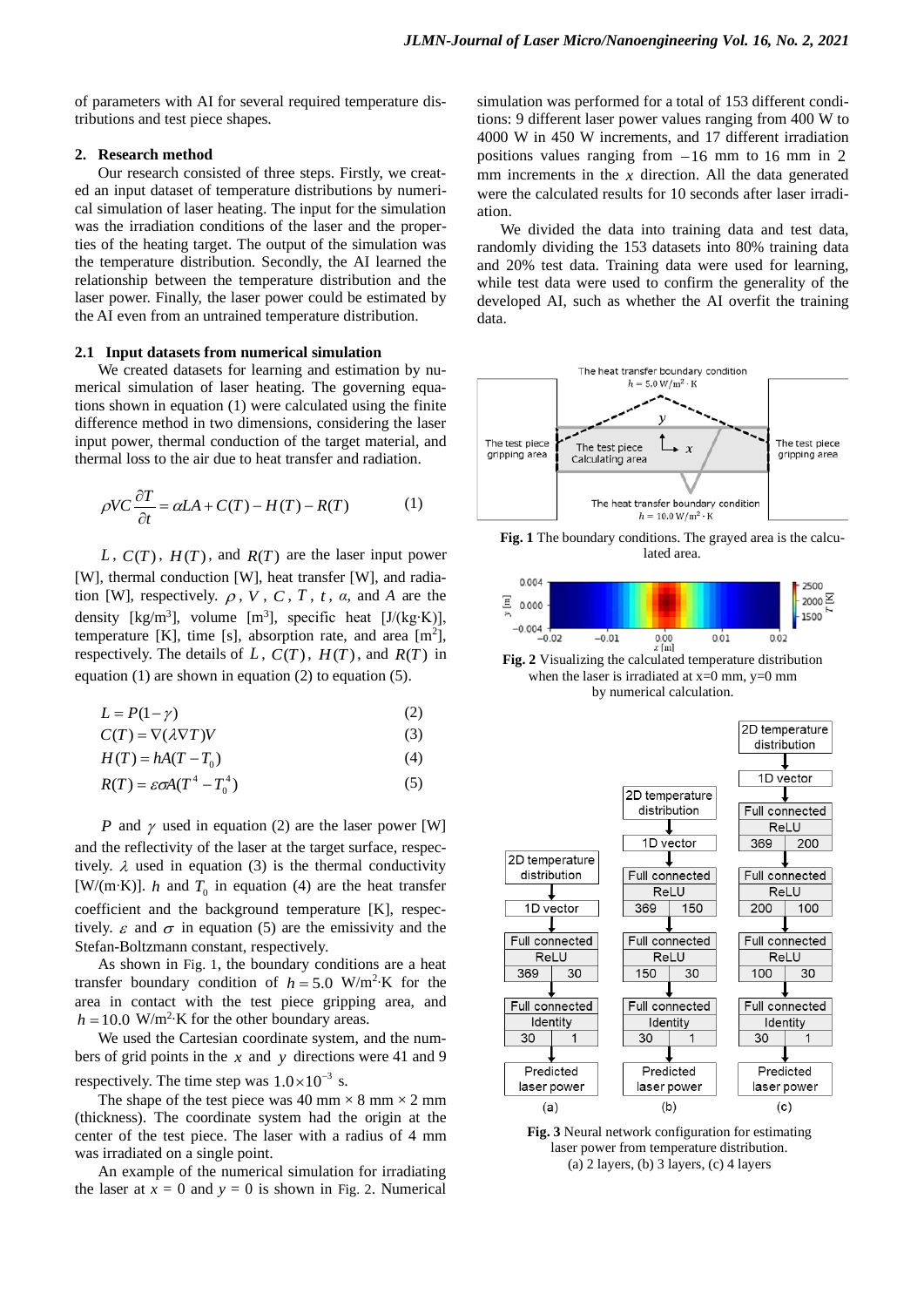|  | Layer<br>Activation function |        |
|--|------------------------------|--------|
|  |                              |        |
|  | Input                        | Output |
|  | nodes                        | nodes  |

**Fig. 4** Legend of a block used in Fig. 3.

# **2.2 Neural network**

In this study, we developed and compared 3 neural networks as shown in Fig. 3. The legends used in Fig. 3 are shown in Fig. 4, which describes the types of layers, the activation functions, and the number of input and output nodes used in each layer. The three neural networks had different numbers of layers and nodes. However, the following procedures were the same. Firstly, the 2D temperature distribution with 9 rows and 41 columns was flattened to a 1D vector of 369 elements. After the conversion of the input data, all the layers were fully connected. In the fully connected layers, all the activation functions but the last layer are ReLU functions [11] and the last is the identity function, the loss function is the mean square error, and the optimizer is root mean square propagation.

## **3. Evaluation of the AI**

As mentioned in section 2, the AI learns the relationship between the irradiation conditions and temperature distribution using training data. The results are evaluated by the mean absolute error (MAE). MAE is expressed in equation (6).

$$
MAE = \frac{1}{n} \sum_{k=1}^{n} |y_k - t_k|
$$
 (6)

where *n*,  $y_k$ , and  $t_k$  are the number of data, the *k*-th predicted value, and the *k* -th correct value, respectively.

Furthermore, the test data are used for final evaluation of whether the AI can estimate the correct laser power even from the untrained test data. The results are evaluated by  $R^2$ . As mentioned in section 2.1, 153 data were randomly divided into 80% training data and 20% test data. Therefore, we performed the following series of steps three times: dividing the dataset, learning with the training data, estimating the laser power from the untrained data using the test data, and evaluating the results by  $R^2$ .  $R^2$  is expressed in equation (7).

$$
R^{2} = 1 - \frac{\sum_{i=1}^{n} (y_{i} - t_{i})^{2}}{\sum_{i=1}^{n} (y_{i} - \overline{y})^{2}}
$$
(7)

where  $y_i$ ,  $t_i$ , and  $\bar{y}$  are the *i*-th predicted value, the *i*-th correct value, and the average of the predicted values, respectively.

We set two hyperparameters: epoch numbers and batch size. We set the epoch numbers to 250 and the batch size to 32.





#### **4. Results**

Fig. 5 shows one case of the relationship between epoch and MAE for each neural network. The blue line is the results using training data and the orange lines are the results using test data. In all cases, the blue line and the orange line follow approximately the same trajectory. In Fig. 5(c), although the training data seem to deviate from the test data when the number of epochs is more than 100, the vertical axis is a log scale and the MAE itself is sufficiently small. Therefore, the data are not overlearned.

Fig. 6 shows the relationship between the exact input power and the predicted input power using test data. The points are all the results of three trials.

Moreover, the  $R^2$  of the 2-layer neural network is −1.64, that of the 3-layer neural network is 0.98, and that of the 4-layer neural network is 0.99.  $R^2$  is the average value of the three trials.